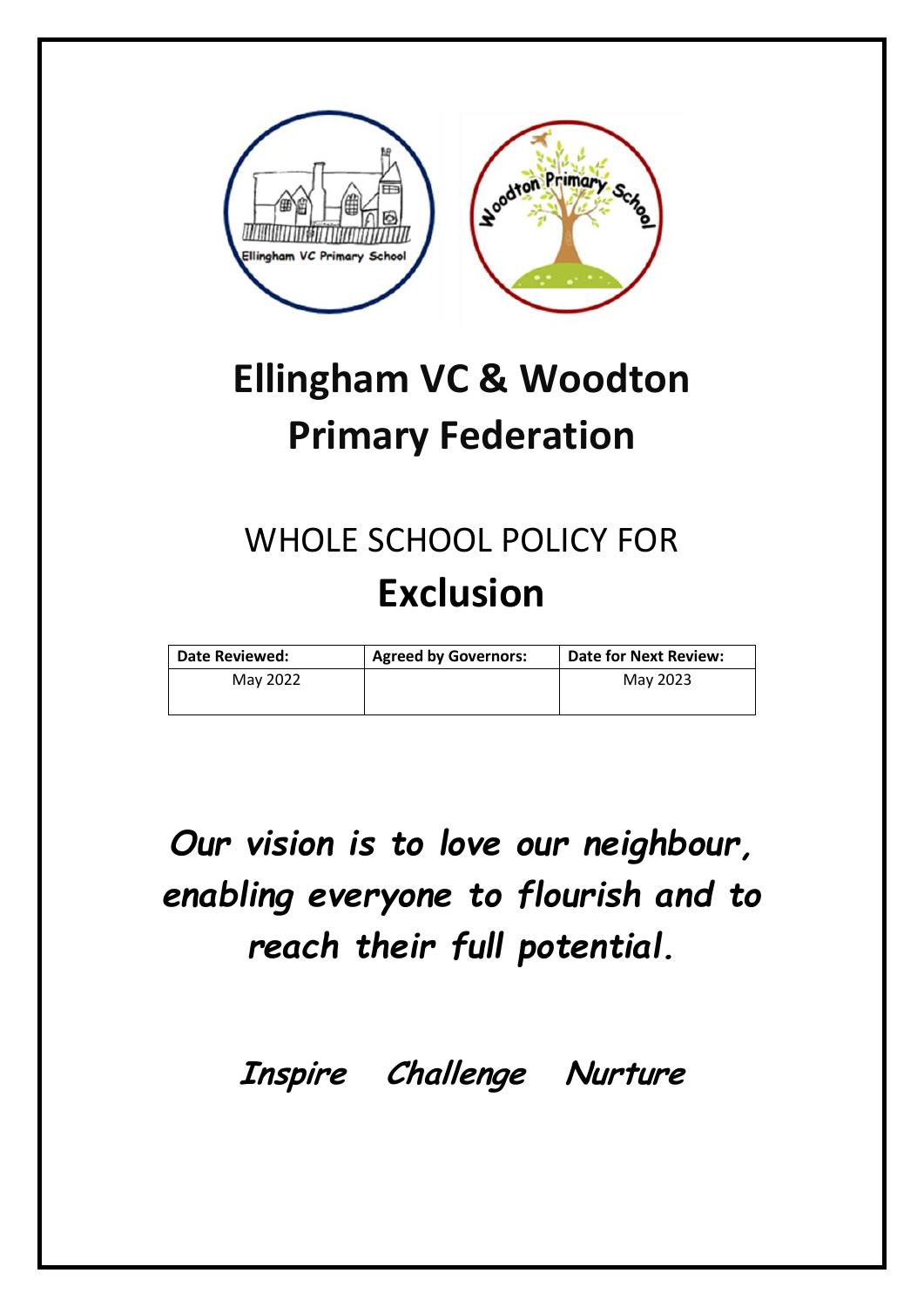## **1. Rationale**

This policy is designed to outline the school's approach to fixed-term and permanent exclusions within the statutory framework as defined in the School Discipline (Pupil Exclusions and Reviews) Regulations 2012.

## **2. Aims**

- To ensure the safety and well-being of all members of the school community
- To maintain an appropriate educational environment in which all can learn and succeed.

The school is committed to providing an environment where all children can feel safe, happy, and included. Any kind of exclusion is used as an absolute last resort, our aim is to nurture each child and support them with managing their behaviour.

## **3. Legislation and Guidance**

This policy has due regard to the related statutory legislation, including, but not limited to, the following:

- The Education Act 2002 (as amended by The Education Act 2011)
- The School Discipline (Pupil Exclusions and Reviews) (England) Regulations 2012
- The Education and Inspections Act 2006
- The Education Act 1996
- The Education (Provision of Full-Time Education for Excluded Pupils) (England) Regulations 2007 (as amended 2014)
- The European Convention on Human Rights (ECHR)
- The Equality Act 2010

This policy also has due regard to statutory and non-statutory guidance, including, but not limited to, the following:

- DfE (2017) 'Exclusion from maintained schools, academies and pupil referral units in England'
- DfE (2016) 'Behaviour and discipline in schools'
- DfE (2015) 'Special educational needs and disability code of practice: 0 to 25 years'

## **4. Introduction**

The decision to exclude a pupil will be taken in the following circumstances;

- In response to a serious breach of the school's Behaviour Policy
- If allowing the student to remain in school would seriously harm the education or welfare of the pupil or others in the school.

Any decision to exclude must not discriminate against or harass pupils in relation to the protected characteristics and must take into account the SEND Code of Practice.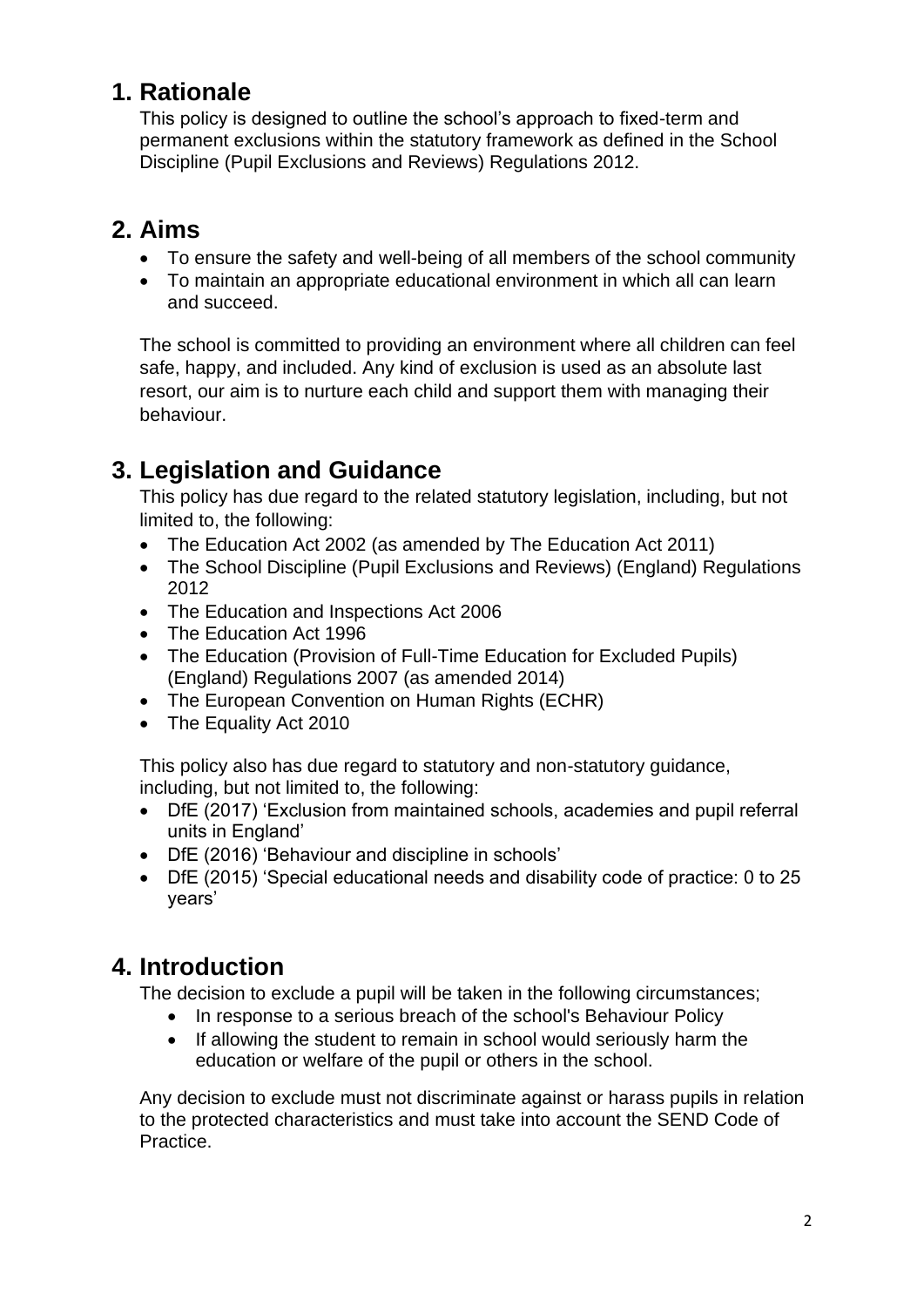- Exclusion is an extreme sanction and is only administered by the Headteacher (or, in the absence of the Headteacher, the member of the Senior Leadership Team who is acting in that role). Exclusion, whether fixed term or permanent may be used for any of the following, all of which constitute examples of unacceptable conduct and are infringements of the Behaviour Policy;
- Unacceptable behaviour which has previously been reported and for which school sanctions and other interventions have not been successful in modifying the pupil's behaviour
- Verbal or physical abuse of other pupils or school staff
- Aggression towards other pupils leading to the possibility of physical or emotional harm
- Indecent behaviour
- Bringing weapons or drugs into school

This is not an exhaustive list and there may be other situations where the Headteacher makes the judgment that exclusion is an appropriate sanction.

## **5. Exclusion Procedure (Fixed-Term)**

- Most exclusions are of a fixed term nature and are of short duration. The DfE regulations allow the Headteacher to exclude a pupil for one or more fixed periods not exceeding 45 school days in any one school year.
- A fixed period exclusion does not have to be for a continuous period. In exceptional cases, usually where further evidence has come to light, a fixed period exclusion may be extended or converted to a permanent exclusion beginning immediately after the end of the fixed term exclusion.
- Pupils whose behaviour at lunchtime is disruptive may be excluded from the school premises for the duration of the lunchtime period. In such cases the legal requirements in relation to exclusion, such as the head teacher's duty to notify parents, still apply. Lunchtime exclusions are counted as half a school day for statistical purposes and in determining whether a disciplinary meeting is triggered.
- The Governors have established arrangements to review promptly all permanent exclusions from the school and all fixed term exclusions that would lead to a pupil being excluded for over 15 days in a school term or missing a public examination.
- The Governors have established arrangements to review fixed term exclusions which would lead to a student being excluded for over five days but not over 15 days in a school term where a parent has expressed a wish to make representations.
- Following exclusion parents are contacted immediately where possible. A letter will be sent home (on the same day if possible) giving details of the exclusion and the date the exclusion ends. Parents have a right to make representations to the Governors as directed in the letter.
- A return to school meeting will be held following the expiry of the fixed term exclusion and this will involve a member of the Senior Leadership Team and other staff where appropriate.
- During the course of a fixed term exclusion where the pupil is to be at home, parents are advised that the pupil is not allowed on the school premises, and that daytime supervision is their responsibility, as parents/guardians. Parents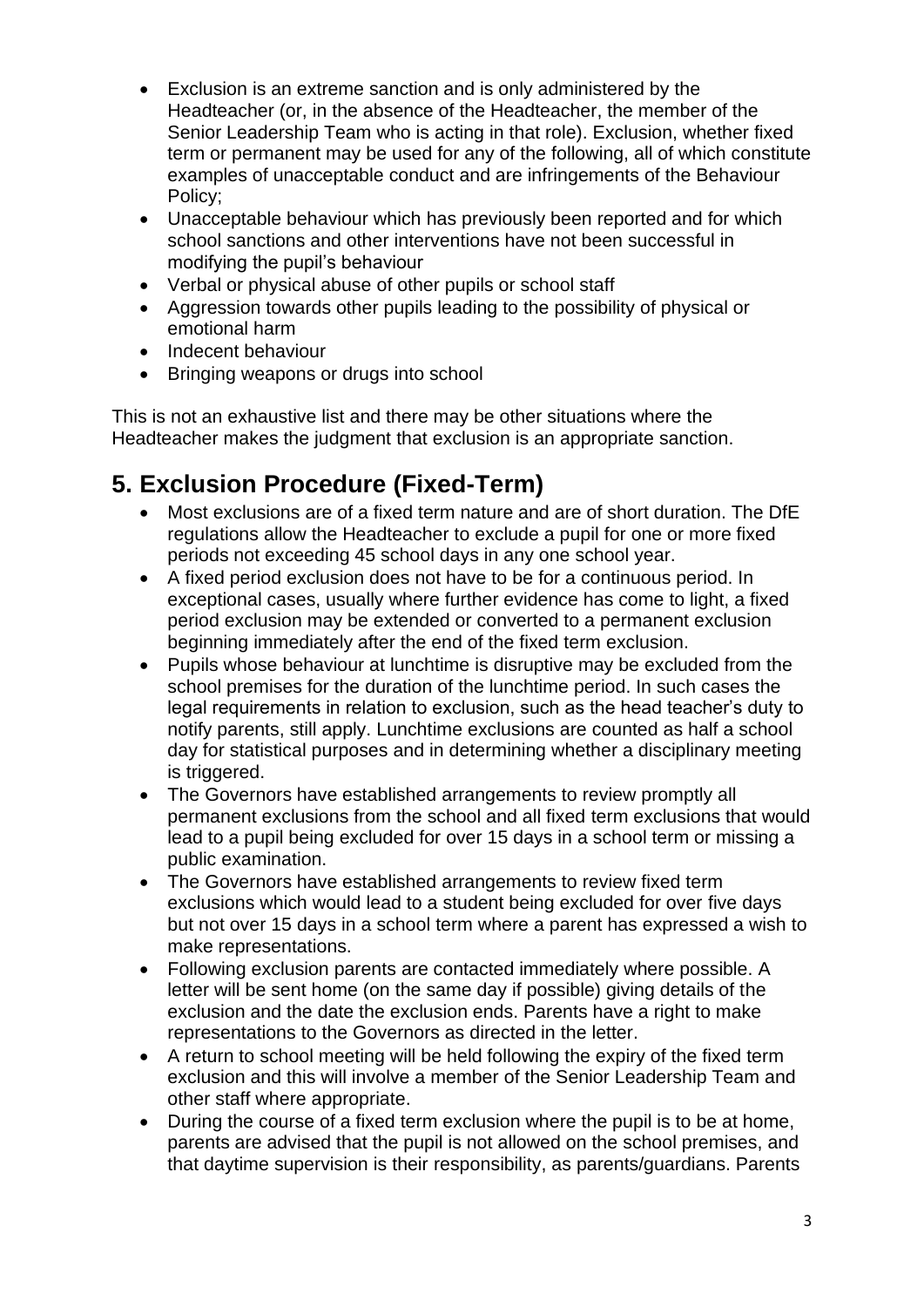will also be informed of the risk of prosecution if their child is found in a public place during the school day.

• Work will be provided by the class teacher for the first 5 days, with alternative provision from day 6.

#### **Pupils Returning from a Fixed Term Exclusion**

All pupils returning from a Fixed Term Exclusion are required to attend a reintegration meeting accompanied by a parent. The meeting will seek to establish practical ways in which further exclusion can be avoided and behaviour modified to acceptable standards in partnership between pupil, parent and school.

## **6. Exclusion Procedure (Permanent)**

The decision to exclude a pupil permanently is a serious one and is not taken lightly. There are two main types of situation in which permanent exclusion may be considered:

- The final, formal step in a concerted process for dealing with disciplinary offences following the use of a wide range of other strategies, which have been used without success. It is an acknowledgement that all available strategies have been exhausted and is used as a last resort. This would include persistent and defiant misbehaviour including bullying (which would include racist or homophobic bullying).
- When a serious criminal act has been committed, the school will involve the police in any such offence eg: dealing drugs or bringing in an offensive weapon.

As with fixed term exclusions, parents will be informed in writing of the decision to exclude and their right of representation and appeal at a disciplinary committee meeting, to be arranged within 15 school days.

Work will be sent home and marked when returned for the first 5 days.

From day 6 the local authority are responsible for providing full time alternative educational provision.

Where parents dispute the decision of the Governors not to reinstate a permanently excluded pupil, they can ask for this decision to be reviewed by an independent review panel. Where there is an allegation of discrimination (under the Equality Act 2010) in relation to a fixed-period or permanent exclusion, parents can also make a claim to the First-tier Tribunal (for disability discrimination) or a County Court (for other forms of discrimination).

An independent review panel does not have the power to direct the Governors to reinstate an excluded pupil.